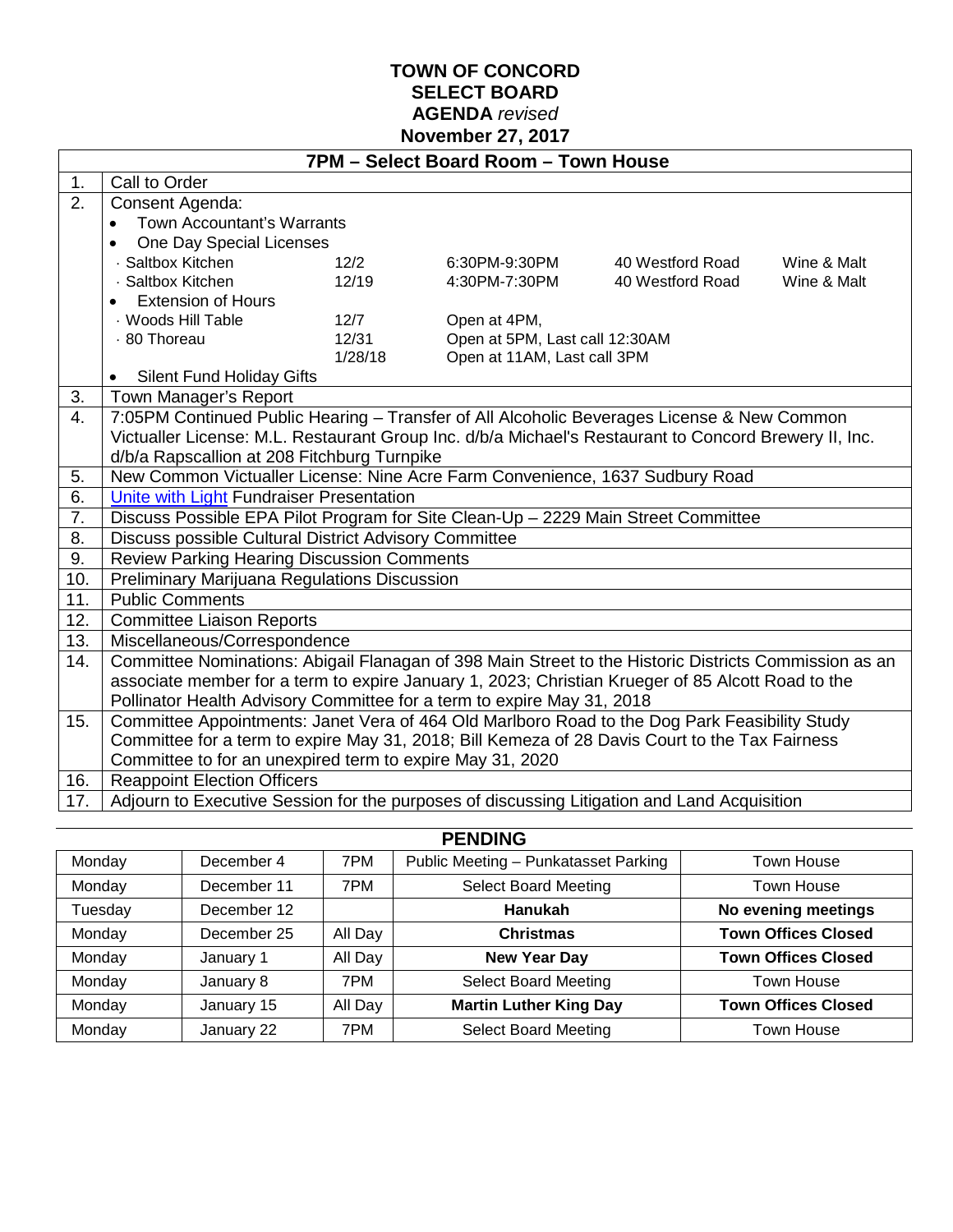To when It May Concern.

Woods thil Table would like to open for what concord stroll/Tree<br>Lighting Day are hour easily on This, Becomer T! So, 4pm, Dec. 7th

Thork you for the consideration



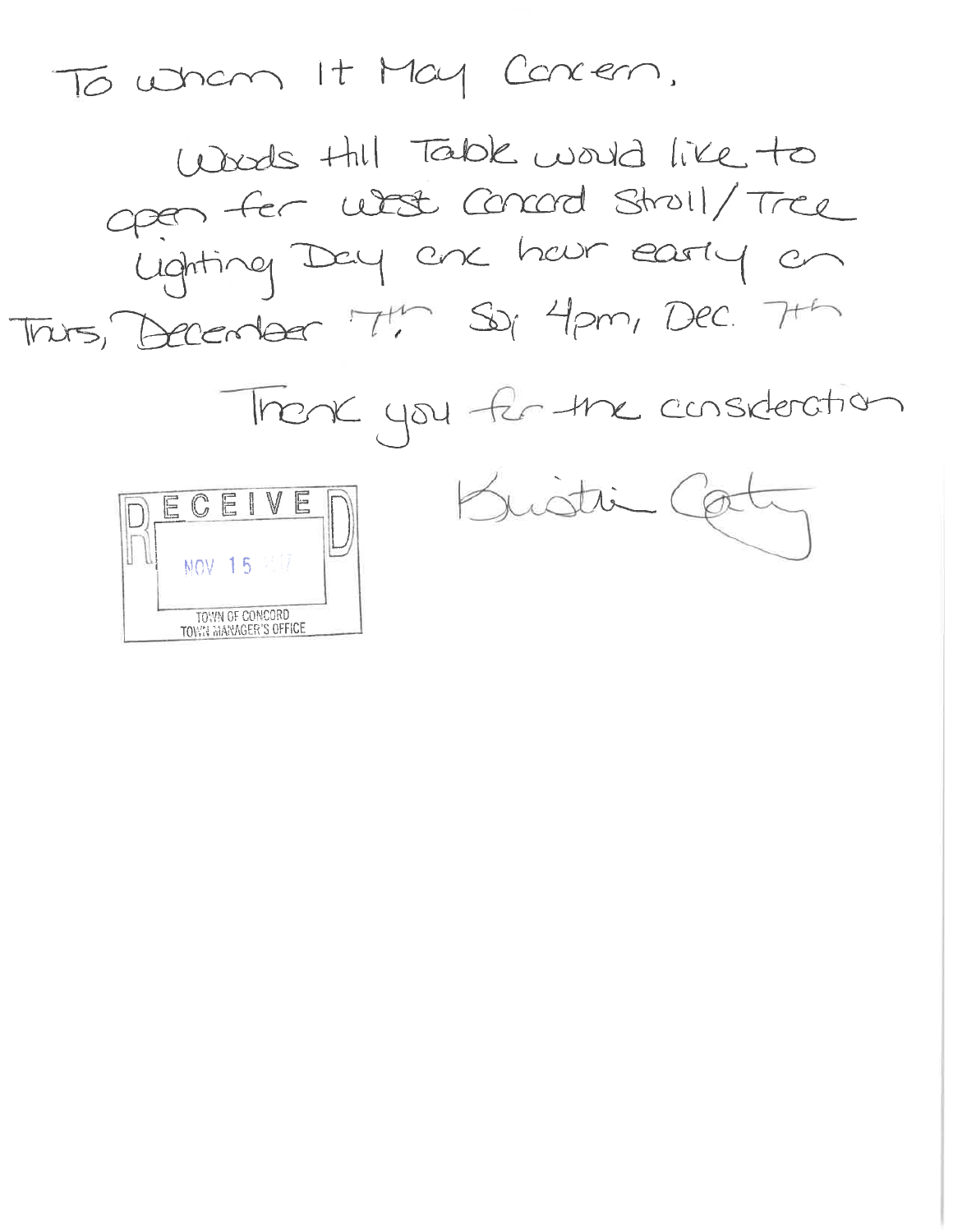To: Concord Board of Selectmen From: Ian Calhoun - Owner - 80 Thoreau Re: Additional Alcohol Service Hours & Dates Date: 11/20/17



We are seeking additional hours for the following dates:

### New Year's Eve

12/31/17-1/1/18 - Opening at 5:00pm on 12/31/17 and concluding alcohol service at 12:30am 1/1/18

### Super Hunger Brunch (100% for charity)

1/28/18 - Opening for food and alcohol service at 11:00am concluding at 3:00pm.

Sincerely

Ŋ

Ian Calhoun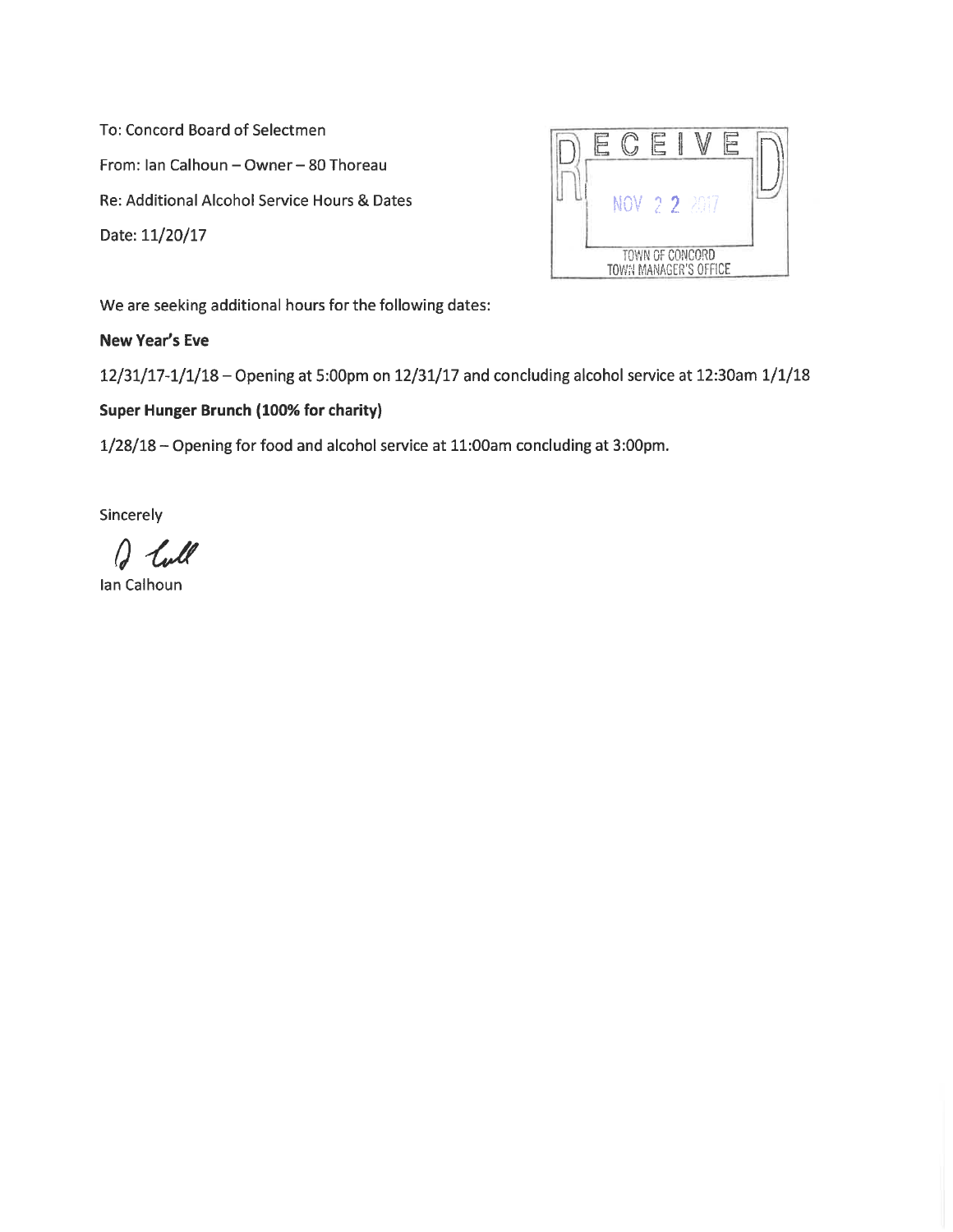### **Weekly One Day License Log – November 27, 2017**

| <b>Applicant Name</b><br>& License Number | <b>Phone</b><br><b>Number</b> | <b>Date</b> | <b>Location</b>  | Type of<br><b>Alcohol</b> | Event<br><b>Details</b>                                                                                   |
|-------------------------------------------|-------------------------------|-------------|------------------|---------------------------|-----------------------------------------------------------------------------------------------------------|
| 17-148 Saltbox Farm                       | 617-877-3859                  | 12/2        | 40 Westford Road | Wine & Malt               | Event Coordinator: Ben Elliott<br>Bartenders: Ben Elliott<br>Under 21: No<br>First License in Concord: No |
| 17-149 Saltbox Farm                       | 617-877-3859                  | 12/19       | 40 Westford Road | Wine & Malt               | Event Coordinator: Ben Elliott<br>Bartenders: Ben Elliott<br>Under 21: No<br>First License in Concord: No |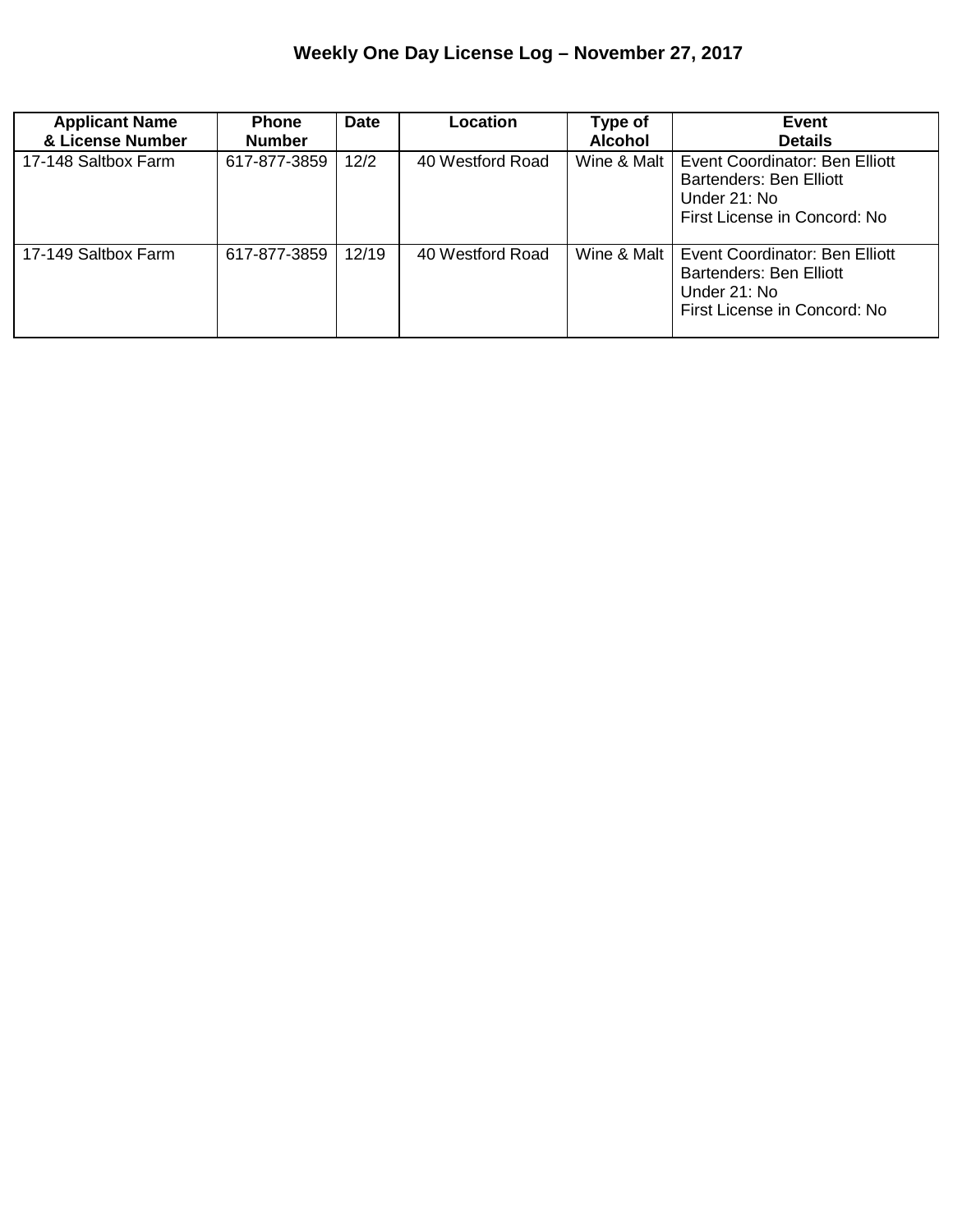

To: Concord Select Board

From : Howard N. Dana, Senior Minister, First Parish in Concord

Re: Silent Fund

Date: !1/17/2017

I recommend funding in the amount of \$7,500.00 to be provided to Concord residents as requested by the appropriate human services and educational agencies. This is fully in accordance with the provisions of the 2001 Memorandum of Understanding between the Concord Select Board and the Senior Minster, First Parish in Concord.

Rev. Heward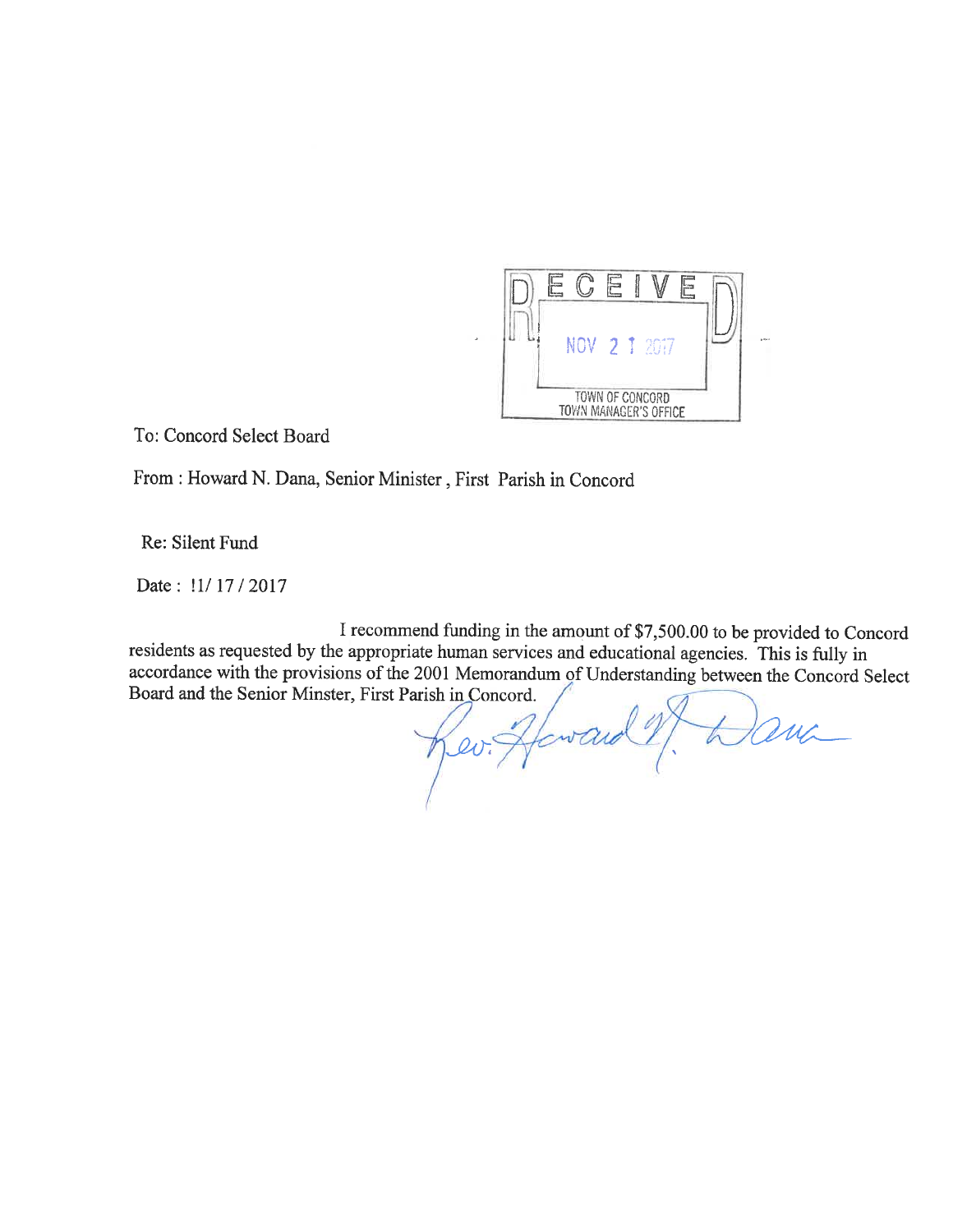| PVARUNZ5@yqhoo.com                                                                                                                                                                                                                                                                                 |  |  |  |  |  |  |
|----------------------------------------------------------------------------------------------------------------------------------------------------------------------------------------------------------------------------------------------------------------------------------------------------|--|--|--|--|--|--|
| <b>TOWN OF CONCORD</b><br><b>COMMON VICTUALLER'S LICENSE APPLICATION</b>                                                                                                                                                                                                                           |  |  |  |  |  |  |
| <b>New License Application Fee: \$50.00</b>                                                                                                                                                                                                                                                        |  |  |  |  |  |  |
| The undersigned hereby applies for a <i>Common Victualler License</i> in accordance with the<br>provisions of the State relating thereto:                                                                                                                                                          |  |  |  |  |  |  |
| Name of Applicant: Varianner                                                                                                                                                                                                                                                                       |  |  |  |  |  |  |
| Name of Business: Nassi convenience corporation                                                                                                                                                                                                                                                    |  |  |  |  |  |  |
| Business dibia: Nime Acre Farron convenience                                                                                                                                                                                                                                                       |  |  |  |  |  |  |
| Address: 1637 sudtary Road, correrd, mA - 01742                                                                                                                                                                                                                                                    |  |  |  |  |  |  |
| Applicant Signature: Variant                                                                                                                                                                                                                                                                       |  |  |  |  |  |  |
| Business Phone: 478-37/-2820 Home/Cell Phone: 693-66/-2367                                                                                                                                                                                                                                         |  |  |  |  |  |  |
| In accordance with the rules and regulations made under authority of said statute                                                                                                                                                                                                                  |  |  |  |  |  |  |
| Date: $ 0/04 /7$<br>Fee Paid: $$5\degree$                                                                                                                                                                                                                                                          |  |  |  |  |  |  |
| <b>APPROVAL:</b> Prior to design, construction or renovation to any establishment requiring a<br>Common Victuallers license, the applicant must receive approval from each of the<br>departments listed below. Only then will consideration of the license be put on the Select<br>Board's agenda. |  |  |  |  |  |  |
| $\begin{array}{c} \begin{array}{c} \bullet \\ \bullet \\ \end{array} \end{array}$<br><b>Building Commissioner:</b><br>Approved: Disapproved: 0                                                                                                                                                     |  |  |  |  |  |  |
| <b>Number of Approved Seats</b>                                                                                                                                                                                                                                                                    |  |  |  |  |  |  |
| Remarks:                                                                                                                                                                                                                                                                                           |  |  |  |  |  |  |
|                                                                                                                                                                                                                                                                                                    |  |  |  |  |  |  |
| Approved: $\boxtimes$ Disapproved: $\Box$<br><b>Public Health Director:</b>                                                                                                                                                                                                                        |  |  |  |  |  |  |
| Remarks:                                                                                                                                                                                                                                                                                           |  |  |  |  |  |  |
| Approved: A<br>CPW - Water & Sewer Superintendent:<br>Disapproved: $\square$<br>Remarks:                                                                                                                                                                                                           |  |  |  |  |  |  |
|                                                                                                                                                                                                                                                                                                    |  |  |  |  |  |  |
|                                                                                                                                                                                                                                                                                                    |  |  |  |  |  |  |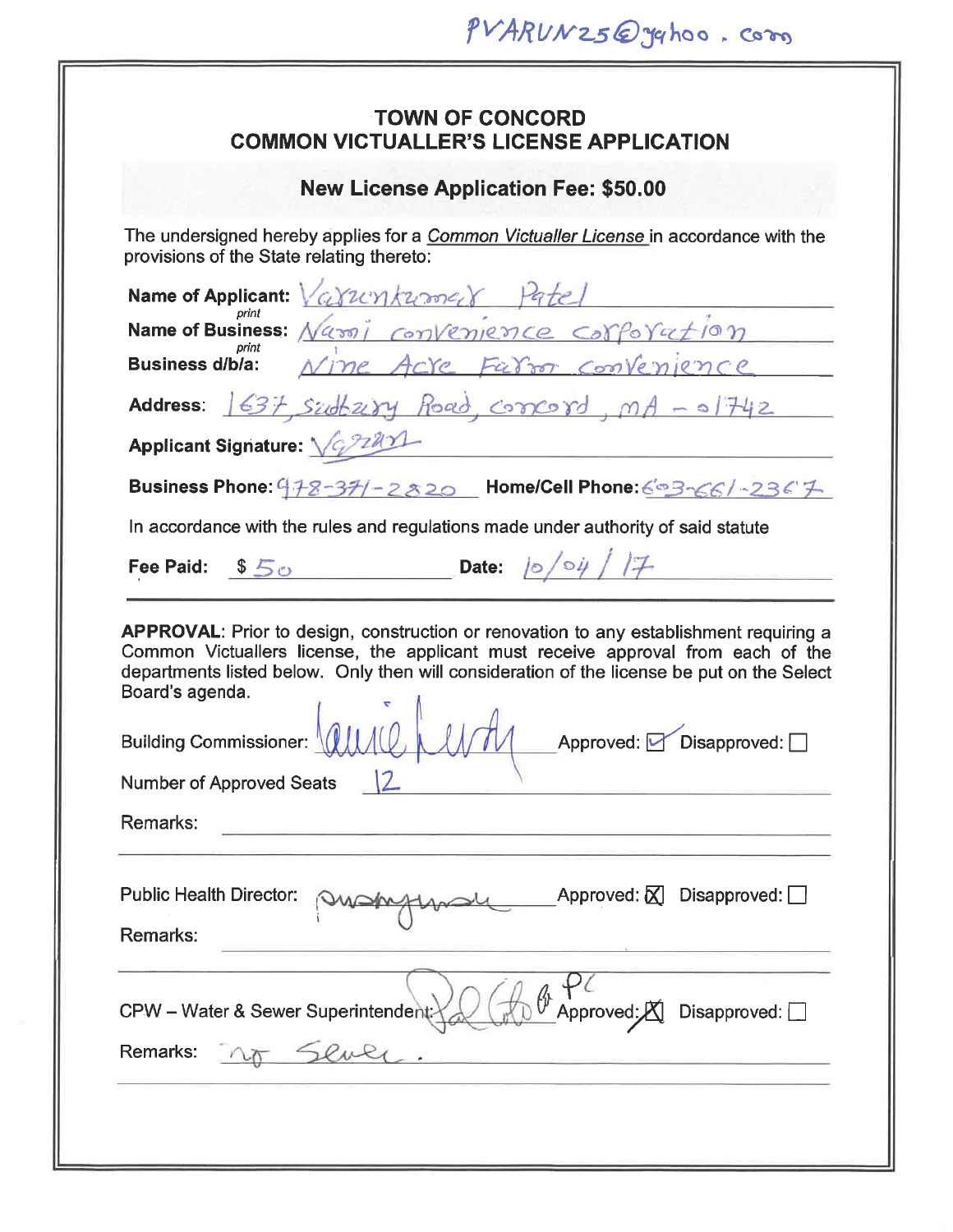